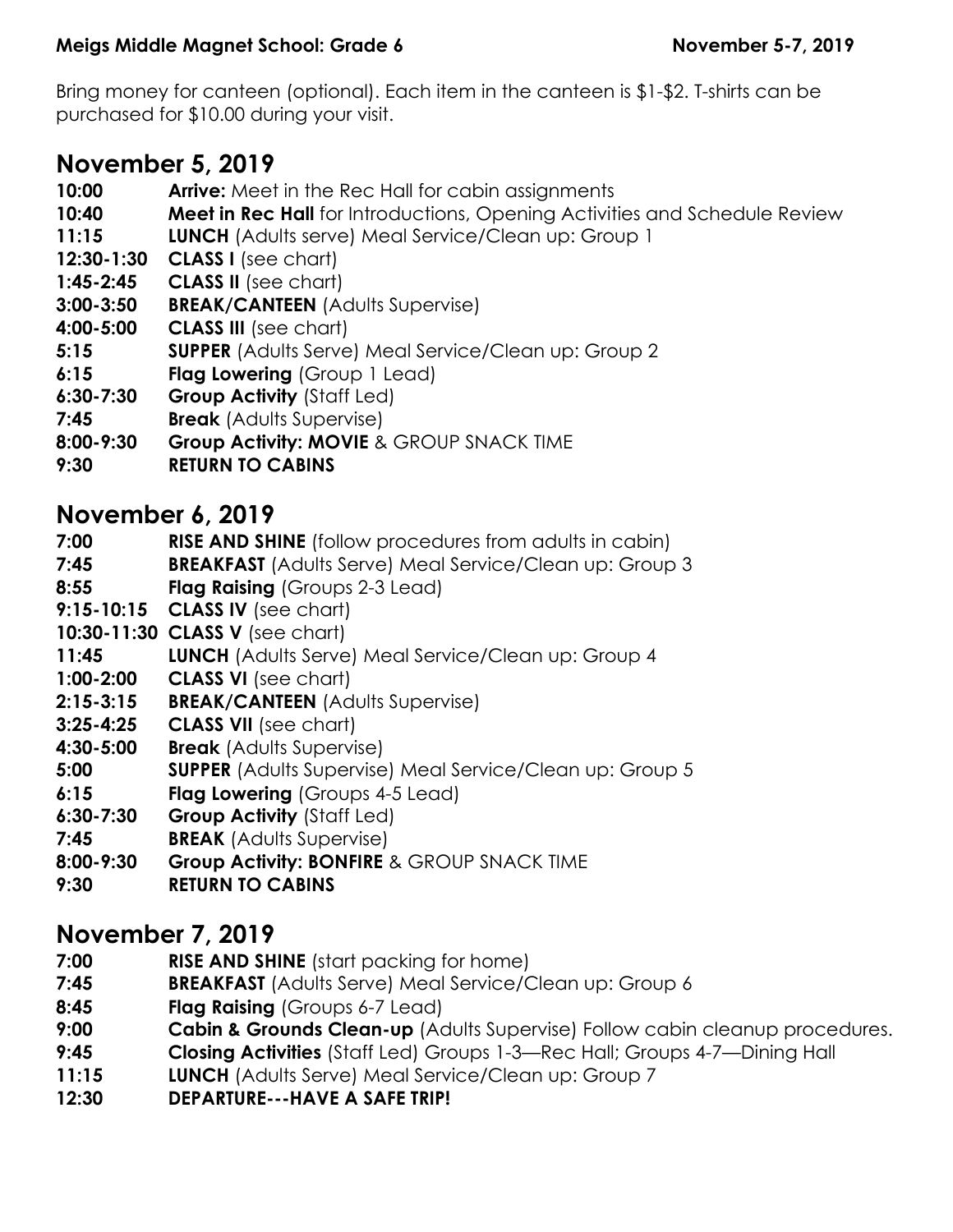#### **GROUP HOMEROOM KEY**

GROUP 1: Parsons HR GROUP 2: Buckner HR GROUP 3: Boorsma HR GROUP 4: Quinn HR GROUP 5: Prophater HR GROUP 6: Shaffer HR GROUP 7: Schimenti HR

# **Tuesday, November 5, 2019**

#### **CLASS I 12:30-1:30**

GROUP/CLASS/LOCATION

| 1 TEAM BUILDING         | <b>BALL FIELD</b>    |
|-------------------------|----------------------|
| 2 WILDLIFE              | <b>WILDLIFE ROOM</b> |
| 3*ZIP LINE              | GAZEBO #2            |
| 4 WEATHER               | <b>DINING HALL</b>   |
| 5 GPS                   | GAZEBO#1             |
| <b>6 ROCKS/MINERALS</b> | <b>REC HALL</b>      |
| 7 FOREST ECOLOGY        | <b>CRAFT HOUSE</b>   |

#### **CLASS II 1:45-2:45**

| <b>GROUP/CLASS/LOCATION</b> |                      |  |
|-----------------------------|----------------------|--|
| 2 TEAM BUILDING             | <b>BALL FIELD</b>    |  |
| 3 WILDLIFE                  | <b>WILDLIFE ROOM</b> |  |
| 4*ZIP LINE                  | GAZEBO #2            |  |
| 5 WEATHER                   | <b>DINING HALL</b>   |  |
| 6 GPS                       | GAZEBO#1             |  |
| 7 ROCKS/MINERALS            | <b>REC HALL</b>      |  |
| 1 FOREST ECOLOGY            | <b>CRAFT HOUSE</b>   |  |

### **CLASS III 4:00-5:00**

GROUP/CLASS/LOCATION

| <b>3 TEAM BUILDING</b> | <b>BALL FIELD</b>    |
|------------------------|----------------------|
| 4 WILDLIFE             | <b>WILDLIFE ROOM</b> |
| 5*ZIP LINE             | GAZEBO #2            |
| <b>6 WEATHER</b>       | <b>DINING HALL</b>   |
| 7 GPS                  | GAZEBO #1            |
| 1 ROCKS/MINERALS       | <b>REC HALL</b>      |
| 2 FOREST ECOLOGY       | <b>CRAFT HOUSE</b>   |